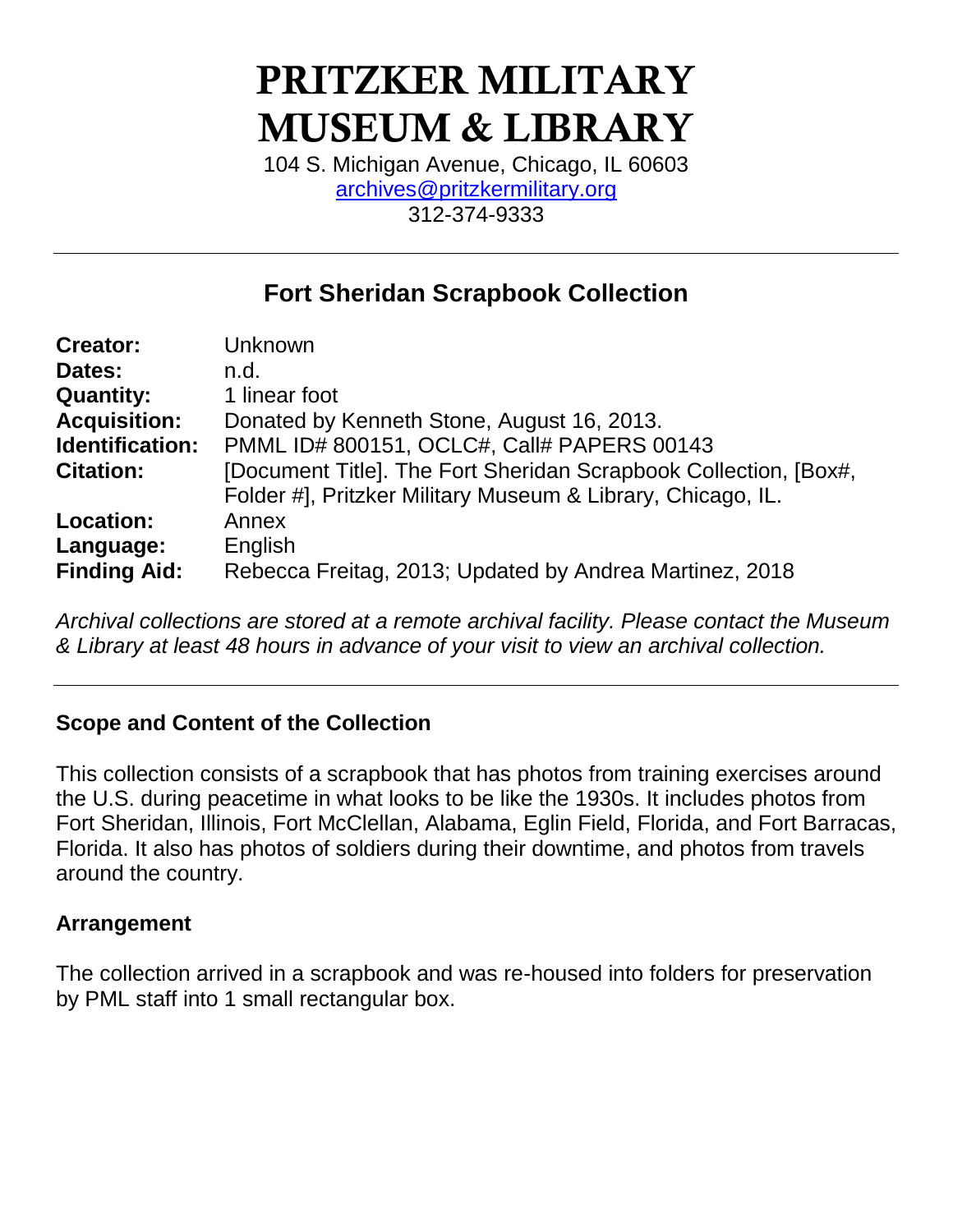## **Rights**

Copyrights held by Kenneth Stone were transferred to the Pritzker Military Museum & Library. All other rights are held by the author or publisher. Users assume responsibility for following copyright laws as established by US Code Title 17.

#### **Access**

Researchers must use reproductions of valuable original documents, unless otherwise granted permission by PMML staff.

## **Key Subjects**

This collection is indexed under the following headings in the Library's online catalog. Researchers interested in materials about related topics, persons, or places should search the catalog using these subject headings.

### **Subjects**

Eglin Air Force Base (Fla.) Fort Barrancas (Fla.) Fort McClellan (Ala.) Fort Sheridan (Ill.) United States—Army

#### **Container List**

| Box | Folder       | ltem ID # | <b>Title</b>                                                    |
|-----|--------------|-----------|-----------------------------------------------------------------|
| 1   | 1            |           | <b>Cover of Photo Album</b>                                     |
|     |              |           | 800151001 Cover of Photo Album-- U.S. Army, Fort Sheridan, Ill. |
|     |              |           | 800151002 Back of Photo Album, Blank                            |
|     | $\mathbf{2}$ | 800151003 | <b>Scrapbook Part 1</b>                                         |
|     |              |           | Page 1: Postcards from Fort Sheridan                            |
|     |              |           | Page 2: Officers of Company "B"                                 |
|     |              |           | Page 3: Postcard from Fort Sheridan                             |
|     |              |           |                                                                 |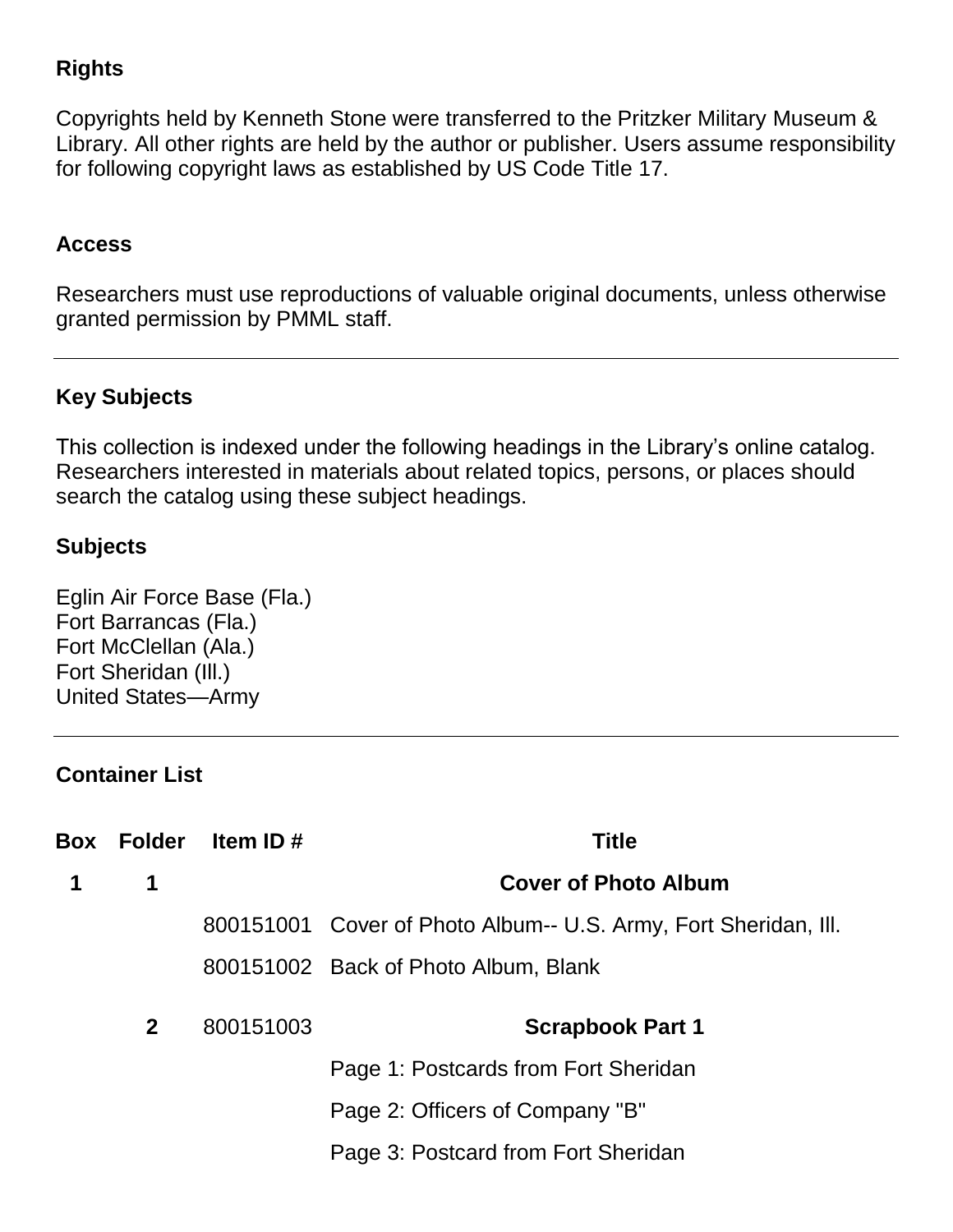Page 4: Various photos from around an Army camp Page 5: Various photos from around an Army camp Page 6: Comics and news clips about the Army

Page 7: Various photos from around an Army camp

Page 8: Photo of an anti-aircraft gun

Page 9: Various photos from around an Army camp

Page 10: Anti-aircraft gun and marching photos

Page 11: Various photos from around an Army camp

Page 12: Formation, Mess Hall, and ice on Lake Michigan

Page 13: Various photos from around an Army camp

Page 14: Various photos from around an Army camp

Page 15: Photo of Machine Gun Co.

Page 16: Various photos from around an Army camp

Page 17: Photo of inspection

Page 18: Photos of getting ready for Camp Custer

Page 19: Photos of Army equipment

Page 20: Various photos from around an Army Camp

Page 21: Soldiers in Lake Michigan

Page 22: Various photos from around an Army camp

Page 23: Photos of "Marie" and "Trixie"

Page 24: Various photos from around an Army camp Page 25: Various photos from around an Army camp Page 26: Various photos from around an Army camp Page 27: Various photos from around an Army camp Page 28: Various photos from around an Army camp Page 29: Various photos from around an Army camp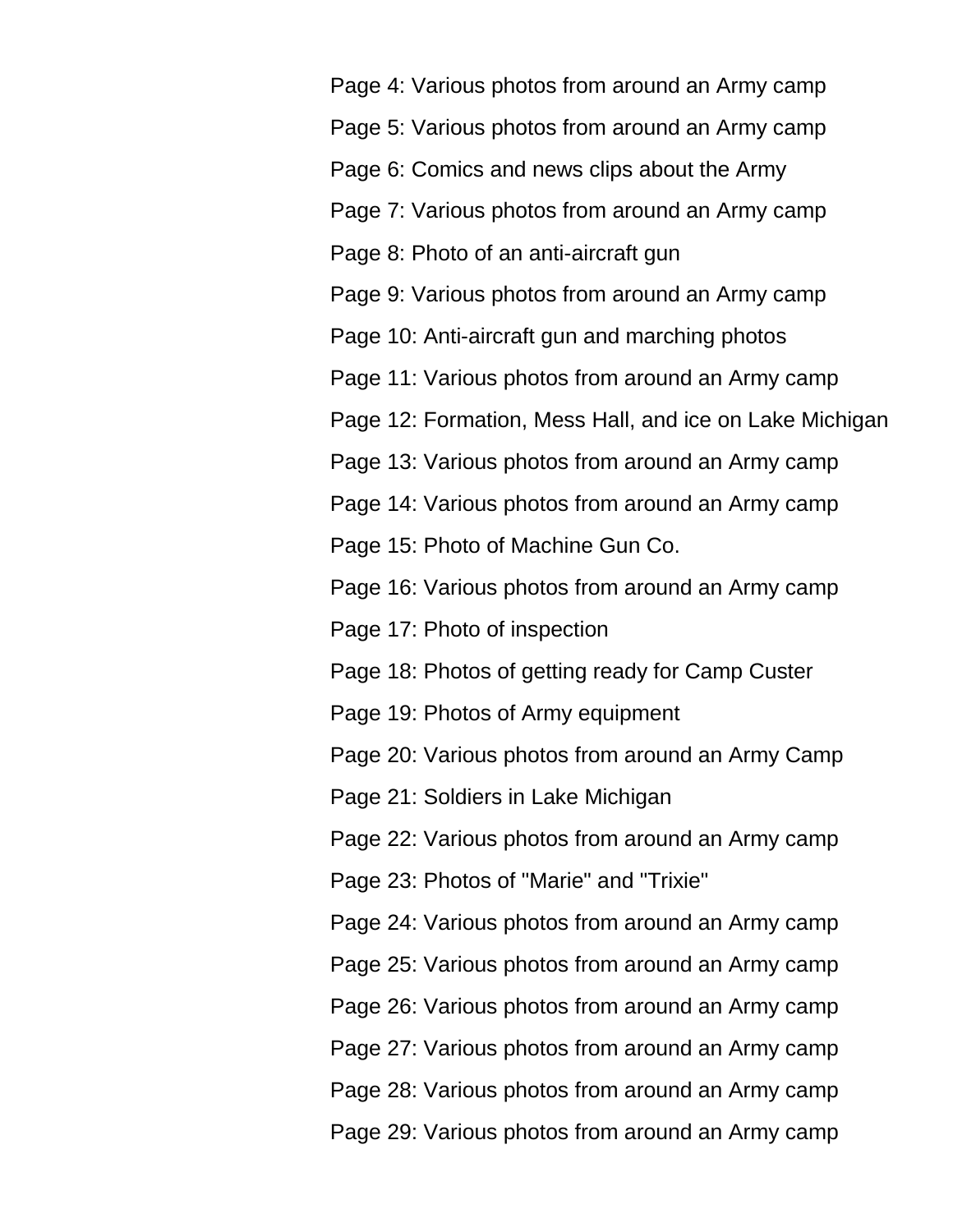Page 30: People around the Army camp

Page 31: People around the Army camp

Page 32: Various photos from around an Army camp

Page 33: Various photos of Army training and camps

Page 34: Various photos of soldiers and camps

Page 35: Army band drilling and at a parade

Page 36: Photos of soldiers at camp

Page 37: Photos of soldiers at camp

Page 38: Photos of soldiers at camp

Page 39: Photos of soldiers at a camp

Page 40: Various photos from around an Army camp

Page 41: Photos of soldiers at a camp, and around an Army camp

Page 42: Revielle parody

Page 43: Photos of soldiers around a camp

Page 44: Photos from around Fort Sheridan

Page 45: Photos of soldiers at Fort Sheridan

Page 46: Photos from around an Fort Sheridan

Page 47: Postcard from Fort Sheridan

Page 48: Photos of soldiers from around Fort Sheridan

Page 49: Photos of buildings at Fort Sheridan

Page 50: Photos from around an Fort Sheridan

Page 51: Photos from around a camp

Page 52: Photos from around a camp

Page 53: Photos from around a camp

Page 54: Photos from around a camp

Page 55: Photos from around a camp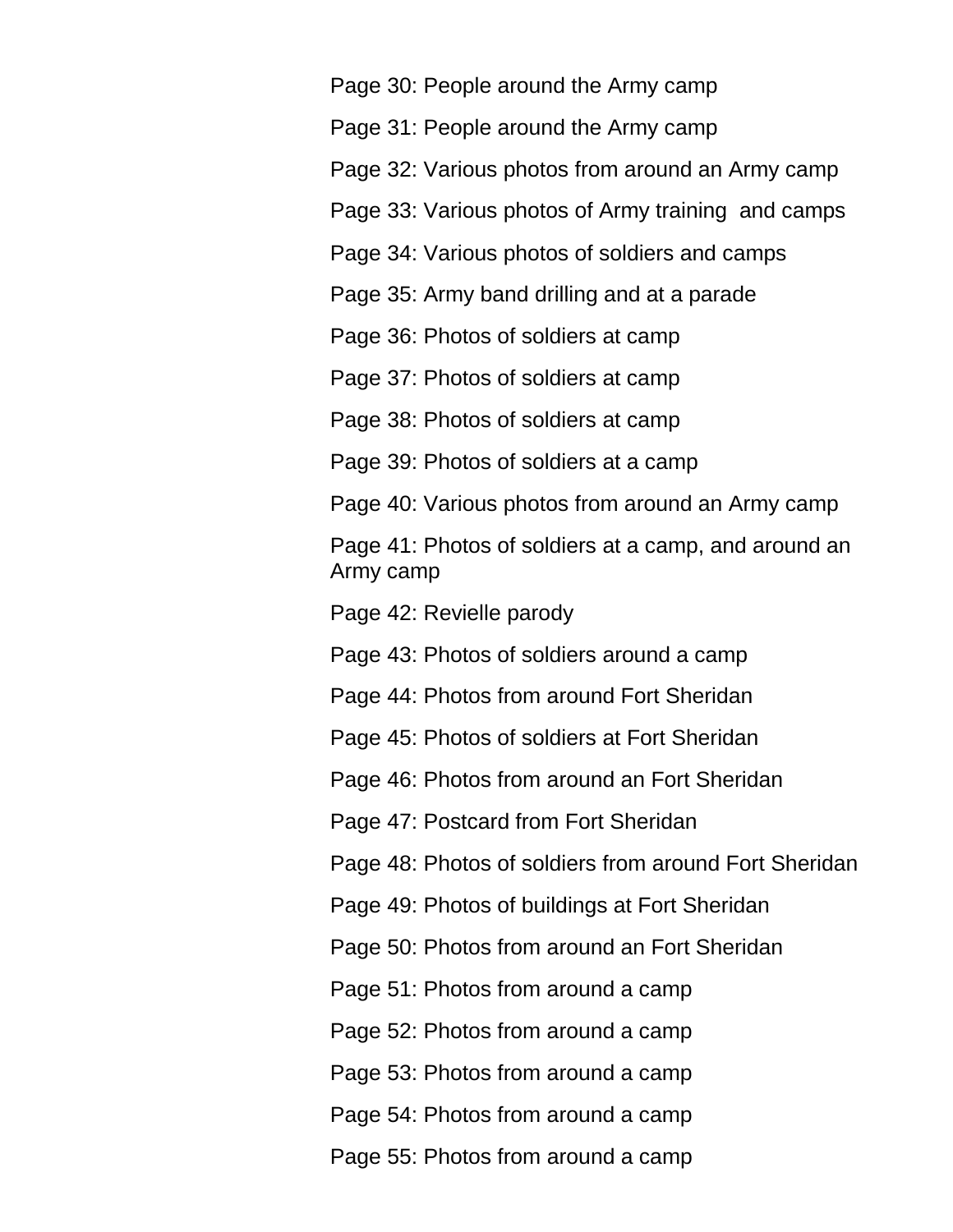Page 56: Photos from around a camp

Page 57: Photos from around an Fort Sheridan

Page 58: Photos from around an Fort Sheridan

Page 59: Photos from around Fort Sheridan

Page 60: Photos from around Fort Sheridan and an Army camp

Page 61: Photos from around Fort Sheridan and an Army camp

Page 62: Photos from around Fort Sheridan and an Army camp

#### **3** 800151003 **Scrapbook Part 2**

Page 63: Photos from Fort Sheridan in the winter

Page 64: Photos of soldiers from around Fort Sheridan

Page 65: Photos of soldiers from around Fort Sheridan

Page 66: Aerial views of Fort Sheridan

Page 67: Photos of Fort Sheridan

Page 68: Photos of Fort Sheridan

Page 69: Camp Williams, Camp Douglas, Wisconsin postcard

Page 70: Photos of soldiers around an Army camp

Page 71: Photos of soldiers around an Army camp

Page 72: Photos of soldiers around an Army camp

Page 73: Photos of soldiers around an Army camp

Page 74: Photos of soldiers around an Army camp

Page 75: Photos from around an Army camp

Page 76: Photos of soldiers from around an Army camp

Page 77: Photos from around an Army camp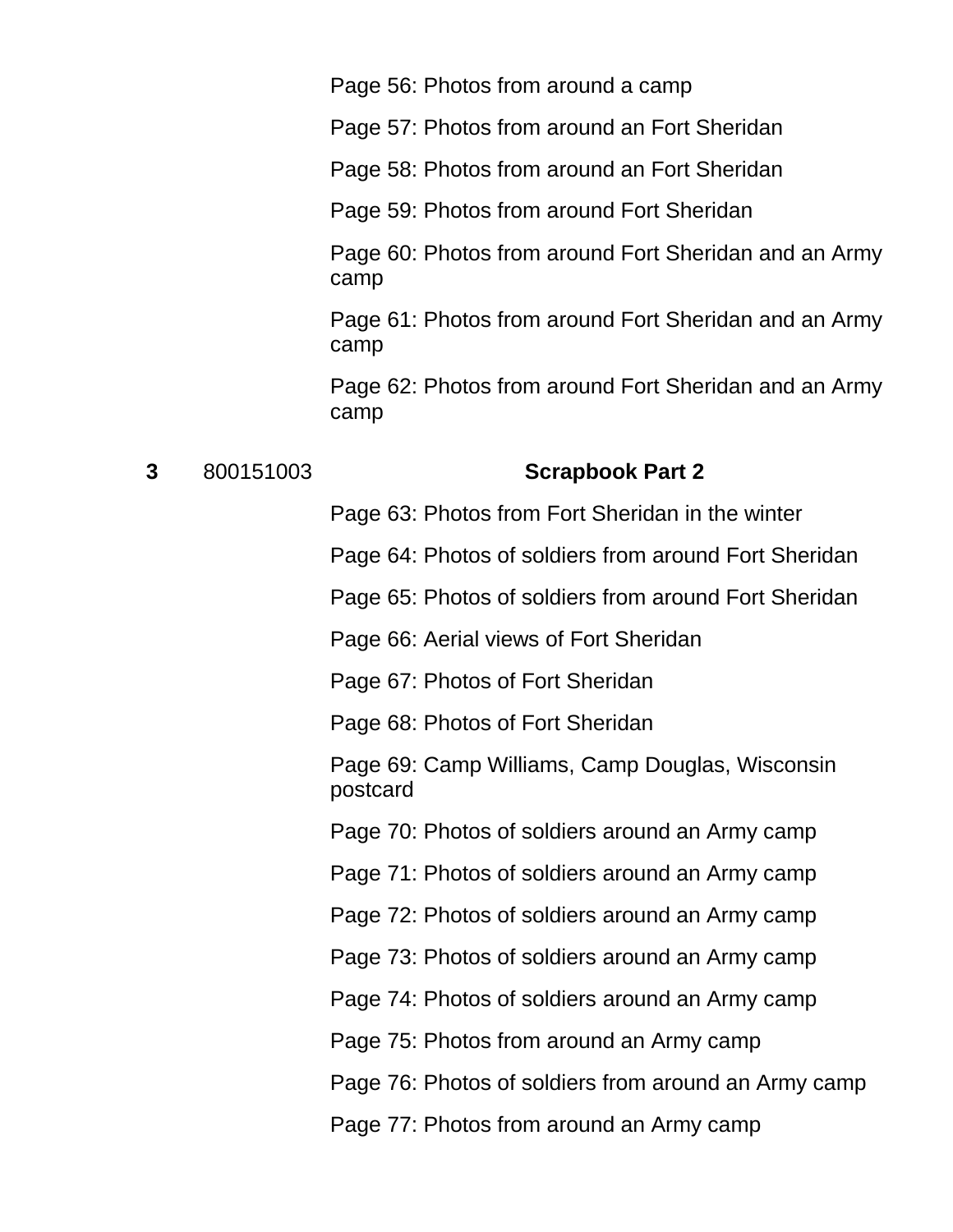Page 78: Photos from around an Army camp Page 79: Photos from around an Army camp Page 80: Photos from around an Army camp Page 81: Photos of equipment Page 82: Photos of equipment and soldiers Page 83: Photos of an airplane crash Page 84: Photos from the beach Page 85: Photos from around an Army camp Page 86: Photos from different camps Page 87: "Scenic Views of Camp Douglas, Wisconsin" Page 88: Camp Douglas Page 89: Photos from around an Army camp and a parade Page 90: Photos from an Army training exercise Page 91: Photos from around an Army camp Page 92: Photos of equipment Page 93: Photos of equipment Page 94: Photos around Fort Sheridan Page 95: "Mechanized Cavalry" Page 96: "Field Artillery, 75 mm Gun in Action" Page 97: "Cavalry in action" Page 98: "Army's Big gun, Range 25 miles" Page 99: "Coast Defense" Page 100: "Railway Gun" Page 101: "Anti-Aircraft 3" Gun in Action" Page 102: Patches from Fort McClellan, Alabama Page 103: Photos from an Army base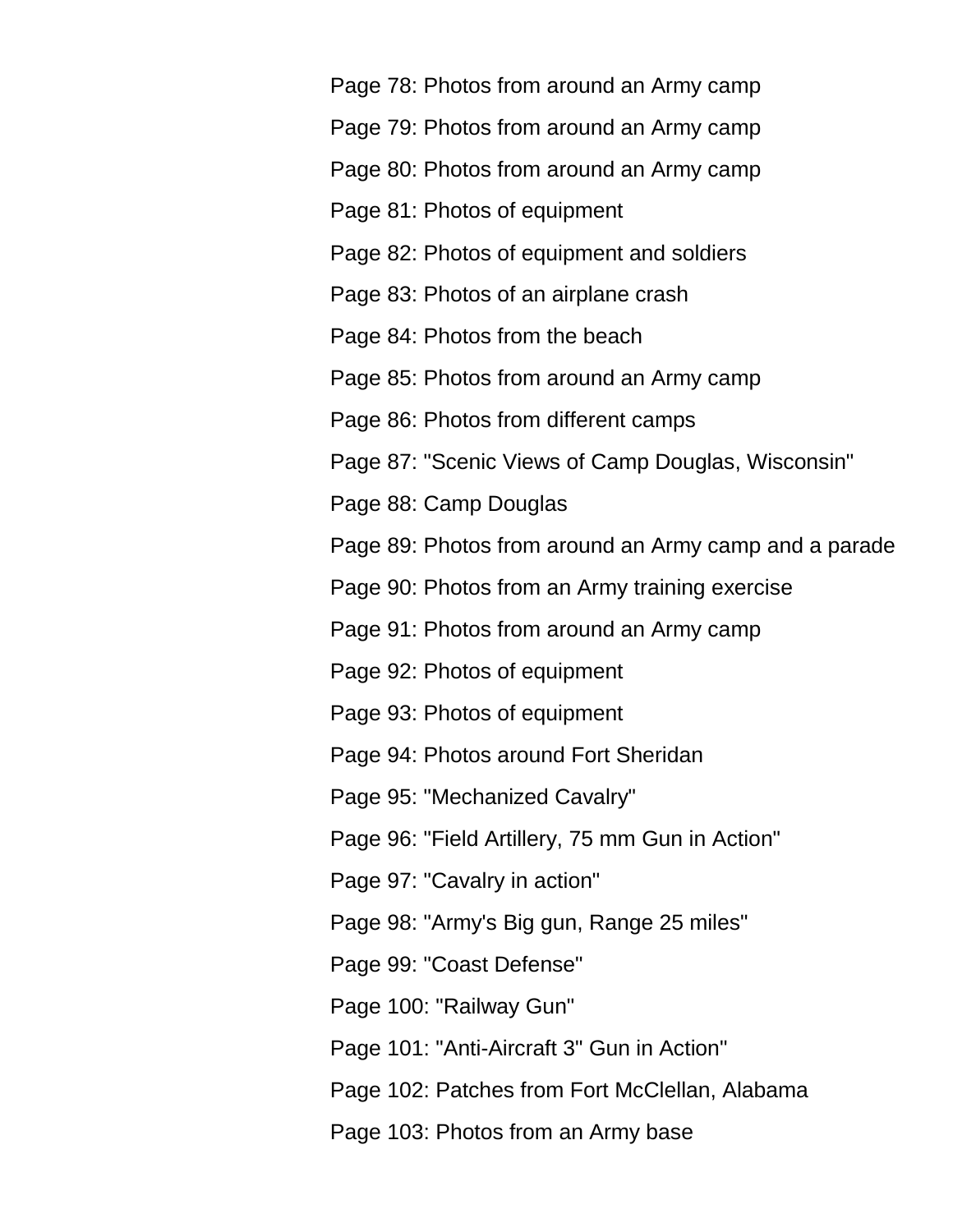Page 104: Photos from around an Army camp Page 105: Photos from around Fort McClellan Page 106: Photos from around an Army camp Page 107: Photos from around an Army camp Page 108: Photos from around an Army camp Page 109: Photos from around an Army camp Page 110: Photos from around an Army camp Page 111: Photos from around an Army camp Page 112: Photos from around an Army camp Page 113: Photos from around an Army camp Page 114: Photos from around an Army camp Page 115: Photos from around an Army camp Page 116: Photos from around Fort McClellan Page 117: Photos from around Fort McClellan Page 118: "Eleven inches of snow in the Sunny South" Page 119: "Regimental Review" Page 120: "Regimental Review" Page 121: Photos of soldiers near a waterfall Page 122: Souvenir Photos from Fort McClellan Page 123: Souvenir Photos from Fort McClellan Page 124: Photos of soldiers around an Army camp Page 125: Photos from around Tennessee Page 126: Photos of soldiers during training exercises Page 127: Photos of soldiers around an Army camp

#### **4** 800151003 **Scrapbook Part 3**

Page 128: Photos of soldiers around an Army camp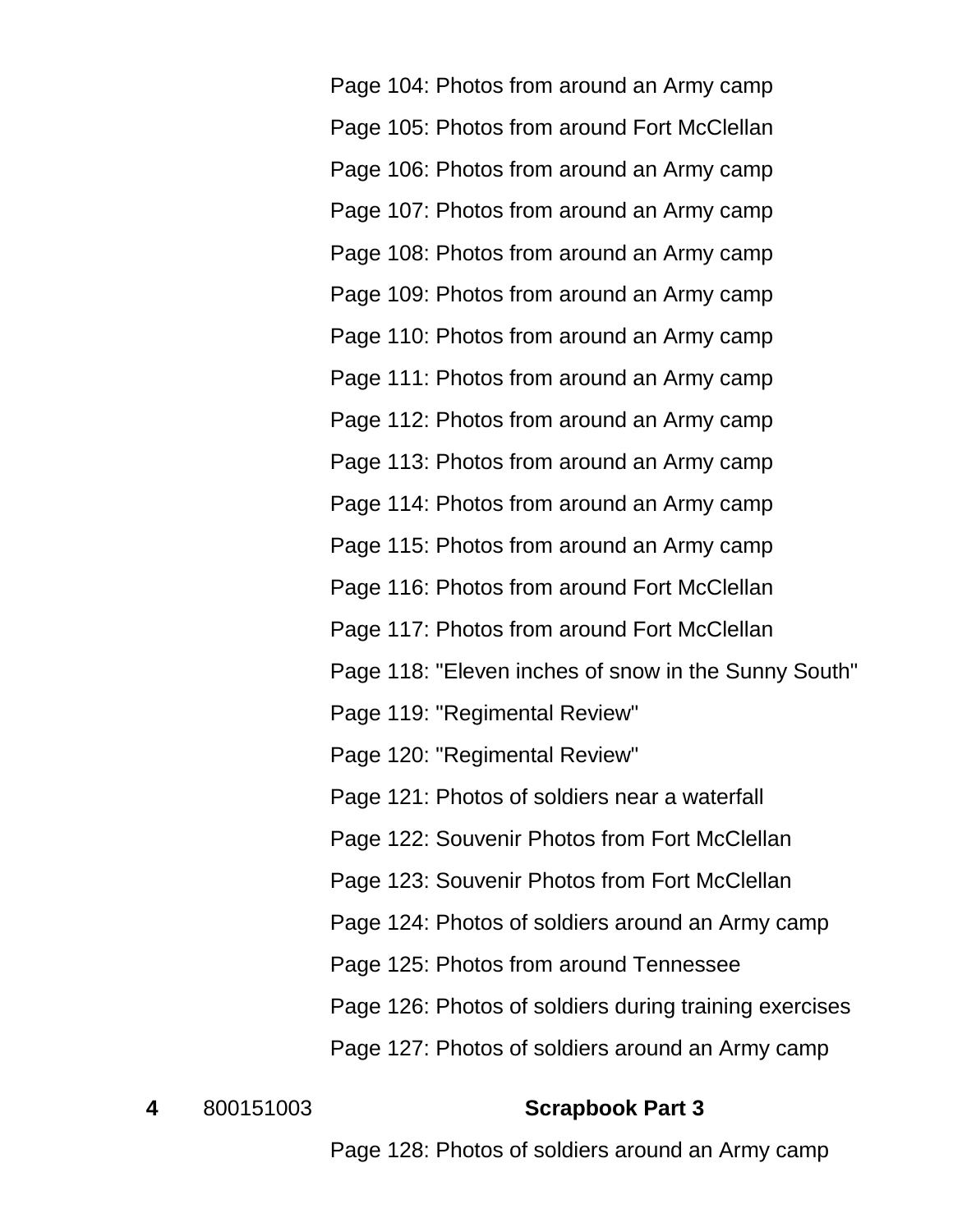Page 129: Photos from Army camps around the U.S.

Page 130: Photos from Fort McClellan

Page 131: Photos from Fort McClellan

Page 132: Photos from Army camps around the U.S.

Page 133: A photo from the snowstorm at Fort McClellan

Page 134: Photos from Eglin Field

Page 135: Photos of soldiers around an Army camp

Page 136: Photos from around an Army base

Page 137: Photos from around Army bases in the U.S.

Page 138: Photos of Army Air Corps Training

Page 139: Photos of Army Air Corps Training

Page 140: Photos from around an Army camp

Page 141: Photos from Gulfport, Mississippi

Page 142: Photos from "Turpentine Pine"

Page 143: Photos of soldiers from around an Army camp

Page 144: Photos of soldiers from around an Army camp

Page 145: Photos from Mobile Bay with newspaper photo of training

Page 146: Photos from around Alabama campsites

Page 147: Photos from around Alabama campsites

Page 148: Photos of soldiers around Alabama campsites

Page 149: Photos from around an Alabama camp

Page 150: Photos from around an Alabama camp

Page 151: Photos from Goat Rock Dam in Georgia

Page 152: Photos from around the South

Page 153: Photos from around the campsites

Page 154: Photos from Fort Barracas, Florida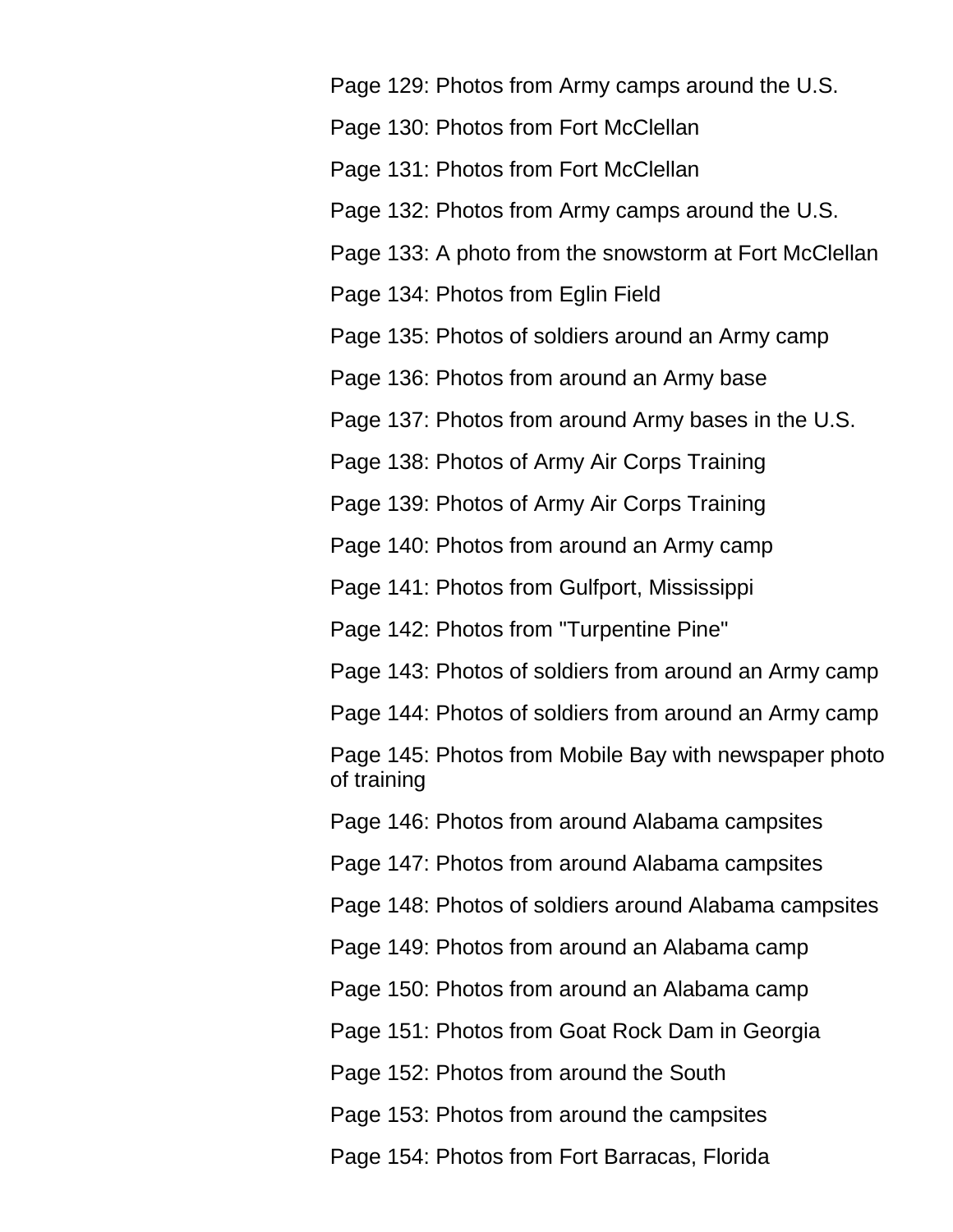Page 155: Photos from the Gulf of Mexico Page 156: Photos from the Gulf of Mexico Page 157: Photos of a flooded out campsite Page 158: Photos from around an Army camp Page 159: Photos from around an Army camp Page 160: Photos of an Army transport plane Page 161: Photos from around an Army camp Page 162: Photos from traveling at Army camps Page 163: Photos from around an Army camp Page 164: Photos from around an Army camp Page 165: Photos from the Sabine River Valley, Texas Page 166: Photos from the Huey Long Bridge in Louisiana Page 167: Photos from around Louisiana Page 168: Photos from a homecoming party Page 169: Photos from Yellowstone Park Page 170: Photos from Yellowstone Park Page 171: Photos from Yellowstone Park Page 172: Photos from Yellowstone Park Page 173: Photos from Chinaman Spring in Yellowstone Park Page 174: Photos from Yellowstone Park Page 175: Photos from Yellowstone Park Page 176: Photos from Yellowstone Park Page 177: Photos from Yellowstone Park Page 178: Photos from the Black Hills, South Dakota Page 179: Photos from the Badlands Page 180: Photos from Tensleep Canyon